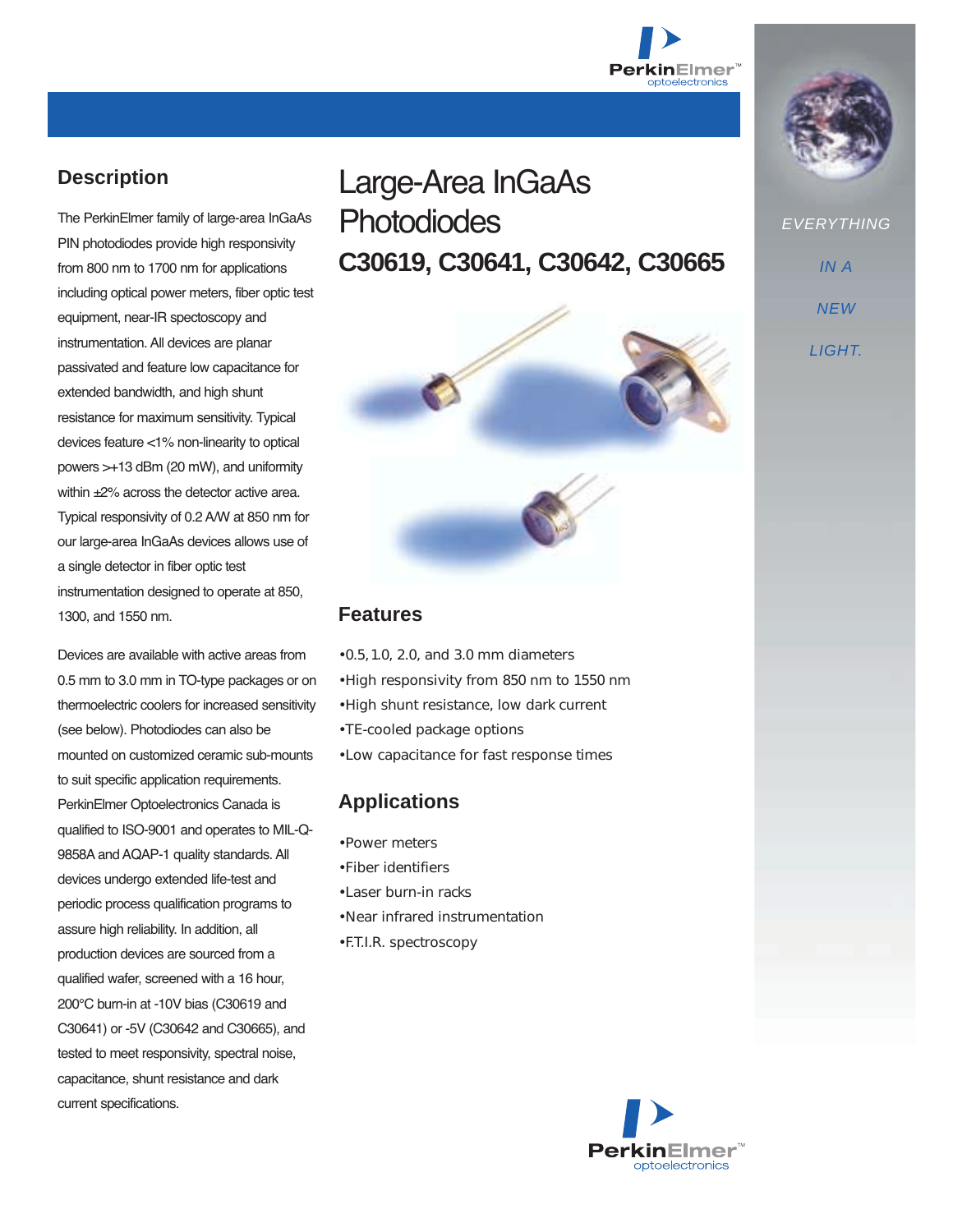# **Package Options**

TE-Cooled Devices: Large-area detectors are available mounted on a 1-stage or 2-stage thermoelectric (TE) cooler. Cooling increases shunt resistance (see Figure 2) thereby reducing noise for increased sensitivity. Typical detector temperature is -10°C with a 1-stage TE cooler or -35°C using a 2-stage cooler. A TE-cooler option can be specified by adding the extension -TC (1-stage cooler) or -DTC (2 stage cooler) to the standard part number (see ordering guide). More information is available from the "TC-Series Cooled Photodiodes" datasheet from PerkinElmer Optoelectronics Canada.

Detector and Pre-Amplifier: Large-area InGaAs detectors are also available integrated with a preamplifier and TE-cooler. The HTE-series features large-area InGaAs detectors with a high gain hybrid transimpedence amplifier mounted on a 2-stage TE cooler. TE-cooling maximizes sensitivity and stabilizes op-amp offset and output characteristics. This provides an easy-to-use high sensitivity detector platform optimized for good temperature stability over a wide operating temperature range. More information is available from the HTE-series datasheet. The standard HTE-2642 incorporates a C30642E chip.

PerkinElmer

#### Specifications (at  $V_R$  =  $V_{OP}$  (typical), 22<sup>°</sup>C)

| <b>Parameter</b>                               | C30619 |                                  |      |      | C30641                           |      | <b>Units</b>             |
|------------------------------------------------|--------|----------------------------------|------|------|----------------------------------|------|--------------------------|
|                                                | Min    | Typ                              | Max  | Min  | Typ                              | Max  |                          |
| <b>Active Diameter</b>                         |        | 0.5                              |      |      | 1.0                              |      | <sub>mm</sub>            |
| Responsivity At 850 nm                         | 0.10   | 0.20                             |      | 0.10 | 0.20                             |      | A/W                      |
| At 1300 nm                                     | 0.80   | 0.90                             |      | 0.80 | 0.90                             |      | A/W                      |
| At 1550 nm                                     | 0.85   | 0.95                             |      | 0.85 | 0.95                             |      | A/W                      |
| Shunt Resistance ( $V_B$ = 10 mV) <sup>1</sup> | 10     | 250                              |      | 5    | 50                               |      | MΩ                       |
| <b>Dark Current</b>                            |        |                                  | 20   |      | 5                                | 50   | nA                       |
| Spectral Noise Current (10 kHz, 1.0 Hz)        |        | 0.02                             | 0.10 |      | 0.04                             | 0.15 | pA/vHz                   |
| Capacitance At $V_R = 0V$                      |        | 20                               | 25   |      | 100                              | 125  | pF                       |
| At $V_B = V_{OP}$                              |        | 8                                | 10   |      | 40                               | 50   | рF                       |
| Bandwidth (-3 dB, $R_1 = 50\Omega$ )           |        | 350                              |      |      | 75                               |      | <b>MHz</b>               |
| Linearity <sup>2</sup>                         |        | $> +13$                          |      |      | $> +13$                          |      | dBm                      |
| Available package types                        |        | D <sub>2</sub> , D <sub>14</sub> |      |      | D <sub>2</sub> , D <sub>14</sub> |      | $\overline{\phantom{a}}$ |

#### **Operating Ratings**

| <b>Parameter</b>               | C30619 |     |            | C30641 |     |     | <b>Units</b> |  |
|--------------------------------|--------|-----|------------|--------|-----|-----|--------------|--|
|                                | Min    | Typ | <b>Max</b> | Min    | Typ | Max |              |  |
| <b>Operating Voltage</b>       | 0      | 5   | 10         | 0      | 2   | 5   | v            |  |
| Breakdown Voltage              | 20     | 80  |            | 20     | 80  |     |              |  |
| <b>Maximum Forward Current</b> |        |     | 10         |        |     | 10  | mA           |  |
| Maximum Photocurrent           |        |     | 100        |        |     | 100 | mA           |  |
| <b>Power Dissipation</b>       |        |     | 100        |        |     | 100 | mW           |  |
| Storage Temperature            | -60    |     | 125        | -80    |     | 125 | $^{\circ}C$  |  |
| <b>Operating Temperature</b>   | -40    |     | 85         | -40    |     | 85  | $^{\circ}C$  |  |

Note 1. Selected higher shunt resistance devices are available to special order.

Note 2. Maximum optical power level for <  $\pm 0.04$  dB ( $\pm 1\%$ ) responsivity variation under 1300 nm CW illumination, at V<sub>R</sub> = V<sub>OP</sub> (typ).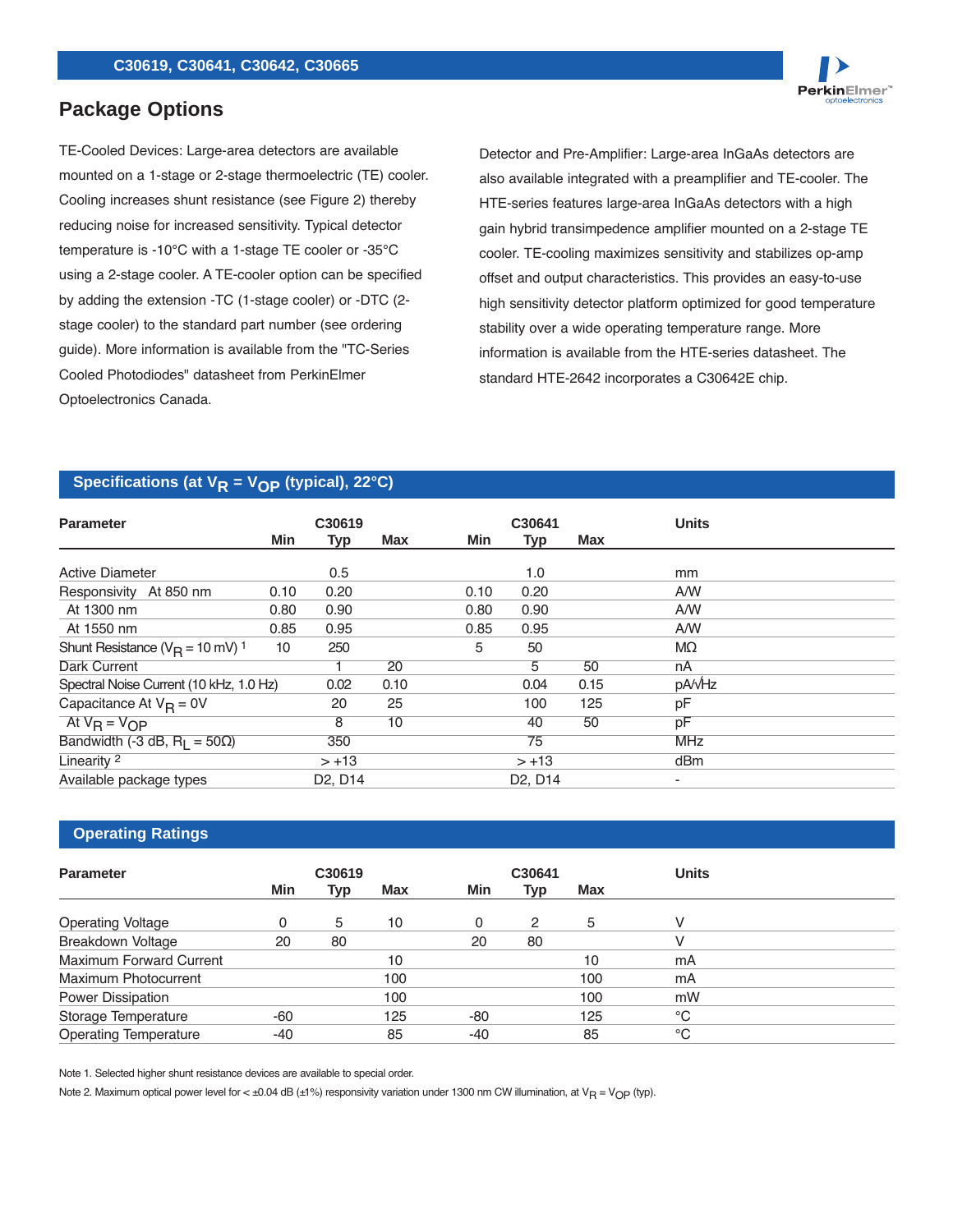#### **C30619, C30641, C30642, C30665**





PerkinElmer<sup>®</sup>

Figure 1. Typical Responsivity vs. Wavelength. The match of the state of the Figure 2. Typical Shunt Resistance as a Function of Temperature.

# Specifications (at  $V_R = V_{OP}$  (typical), 22°C)

| <b>Parameter</b>                               | C30642 |                 |      |      | C30665           | <b>Units</b> |                 |
|------------------------------------------------|--------|-----------------|------|------|------------------|--------------|-----------------|
|                                                | Min    | <b>Typ</b>      | Max  | Min  | <b>Typ</b>       | Max          |                 |
| <b>Active Diameter</b>                         |        | 2.0             |      |      | 3.0              |              | mm              |
| Responsivity At 850 nm                         | 0.10   | 0.20            |      | 0.10 | 0.20             |              | A/W             |
| At 1300 nm                                     | 0.80   | 0.90            |      | 0.80 | 0.90             |              | A/W             |
| At 1550 nm                                     | 0.85   | 0.95            |      | 0.85 | 0.95             |              | A/W             |
| Shunt Resistance ( $V_B$ = 10 mV) <sup>1</sup> | 2      | 25              |      |      | 10               |              | MΩ              |
| Dark Current                                   |        | 10 <sup>3</sup> |      |      | 25 <sup>3</sup>  |              | nA              |
| Spectral Noise Current (10 kHz, 1.0 Hz)        |        | 0.03            | 0.15 |      | 0.04             | 0.20         | pA/vHz          |
| Capacitance At $V_{\text{R}} = 0V$             |        | 300             | 500  |      | 1000             | 1250         | pF              |
| At $V_B = 2.0V$ (typical)                      |        | 150             |      |      | 400              |              | pF              |
| Bandwidth (-3 dB, $R_1 = 50\Omega$ )           |        | 20              |      |      | $\overline{3.0}$ |              | <b>MHz</b>      |
| Linearity <sup>2</sup>                         |        | $+11$           |      |      | $+11$            |              | dB <sub>m</sub> |
| Available package types                        |        | D <sub>15</sub> |      |      | D <sub>15</sub>  |              | ۰               |

### **Operating Ratings**

| <b>Parameter</b>             |     | C30642 |            |       | C30665 |            | <b>Units</b> |
|------------------------------|-----|--------|------------|-------|--------|------------|--------------|
|                              | Min | Typ    | <b>Max</b> | Min   | Typ    | <b>Max</b> |              |
| <b>Operating Voltage</b>     |     | 0      | 5          |       | n      | 5          |              |
| Breakdown Voltage            | 15  | 50     |            | 10    | 50     |            |              |
| Maximum Forward Current      |     |        | 10         |       |        | 10         | mA           |
| Maximum Photocurrent         |     |        | 100        |       |        | 100        | mA           |
| Power Dissipation            |     |        | 250        |       |        | 250        | mW           |
| Storage Temperature          | -60 |        | 125        | -80   |        | 125        | °C           |
| <b>Operating Temperature</b> | -40 |        | 85         | $-40$ |        | 85         | $^{\circ}C$  |

Note 1. Selected higher shunt resistance devices are available to special order.

Note 2. Maximum optical power level for <  $\pm$ 0.04 dB ( $\pm$ 1%) responsivity variation under 1300 nm CW illumination, at V<sub>R</sub> = V<sub>OP</sub> (typ).

Note 3. At  $V_R = 2.0V$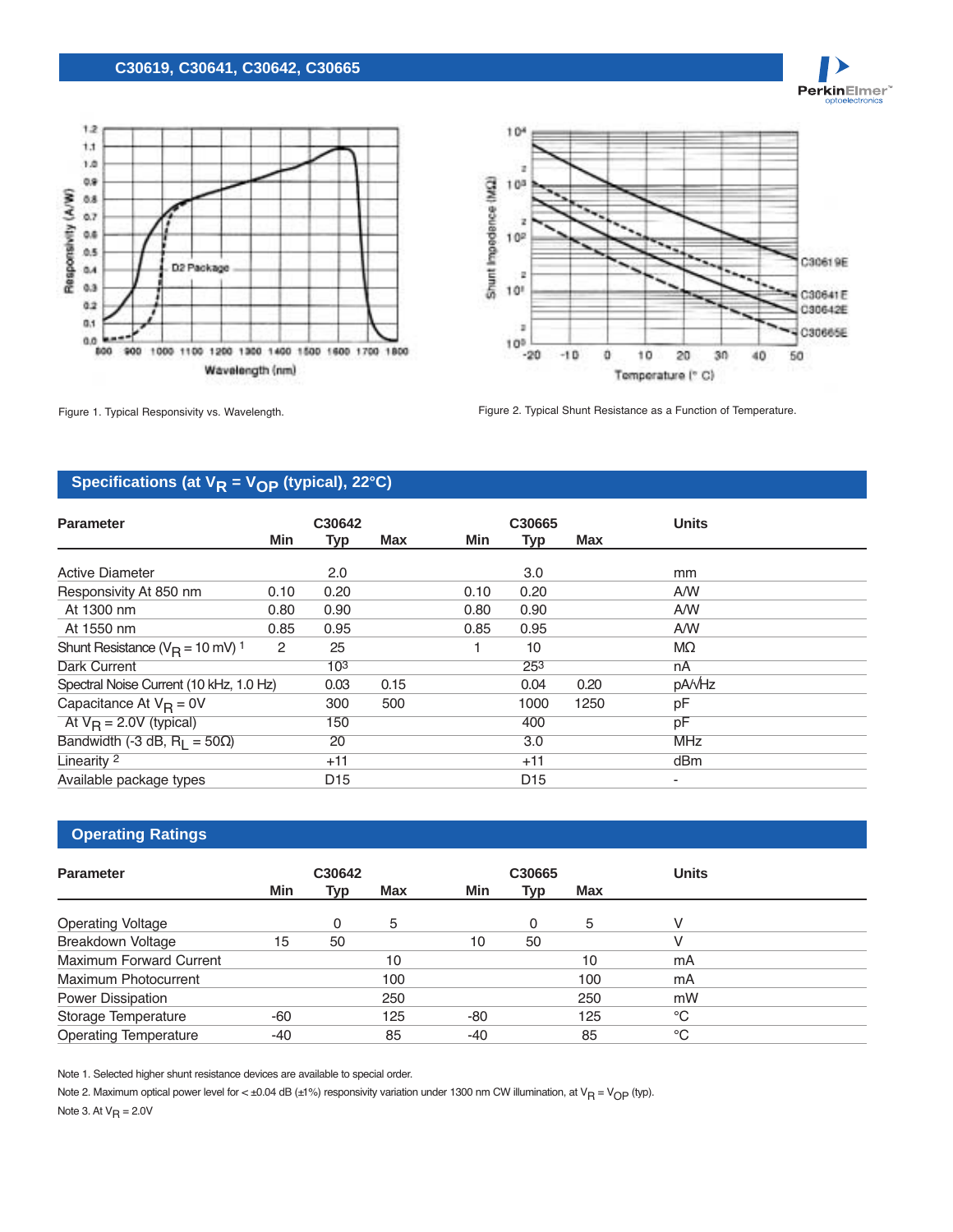#### **C30619, C30641, C30642, C30665**





PerkinElmer<sup>®</sup>

Figure 3. Typical Capacitance vs. Operating Voltage. The State of the State of Typical Dark Current vs. Operating Voltage.

**Wavelength** (nm) 850 1060 1300 1550 1650 **Temperature Coefficient1**  $(%$ /°C) -0.121 0.039 0.012 0.009 0.085 1.287 (20°C to 85°C) (-40°C to 20°C) **Note1:** Measured from -40°C to +85°C except 1650nm, as indicated.



Figure 7. Package D2: TO-18 Low Profile with Silicon Window. To special order. Figure 8. Package D-14: TO-18 with Glass Window.



Figure 5. Typical Responsivity Temperature Coefficients. Figure 6. Typical Responsivity Scan of a 1mm Photodiode.